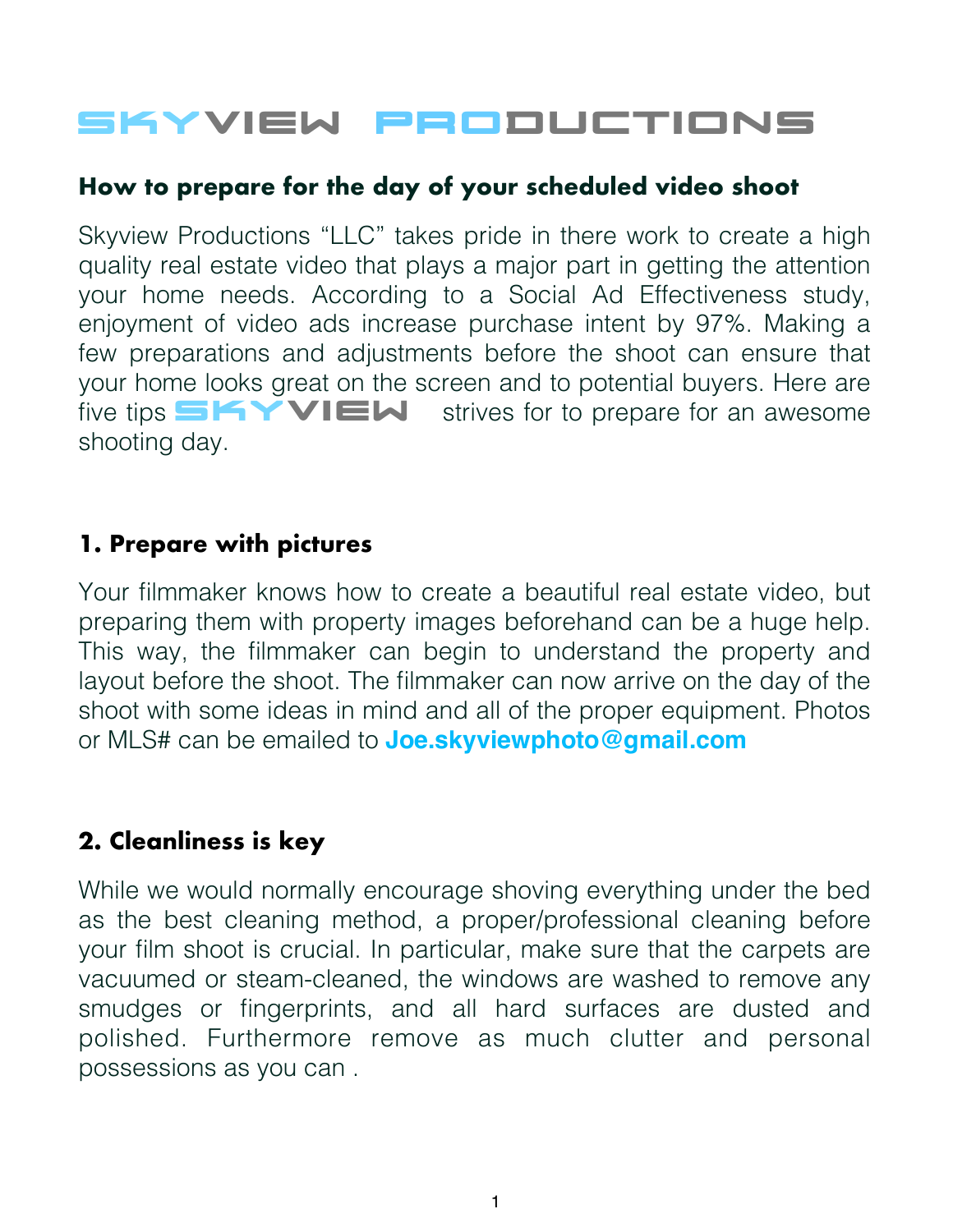## **3. Optimal Lighting**

To ensure that your videographer can take high quality shots, make sure that your home has sufficient lighting. Arrange the shoot with your filmmaker during times of the day when your property receives the best natural light from outside. If natural light is not a great option, communicate with your filmmaker and if needed **SKYVIEW** will come prepared with necessary lighting.

## **4. Get ready for your close up (optional)**

Making an appearance in your real estate video allows you to talk about the property in your own words and create a more personal vibe. If you choose to do this, come dressed and ready on the day of the shoot. It's also a good idea to ask the filmmaker for any specific recommendations on colors and attire.

#### **AGREEMENT**

Detailed information that will be provided about specific areas of your home, there are also general guidelines that need to be considered for all areas of the home. Paying attention to these general guidelines will help to ensure that your photos turn out beautiful, increasing the likelihood that you will be able to sell your home or property more quickly. There are several benefits to ensuring that the photos look great, including the possibility to sell the property at a higher price point because the listing looks professional.

The more you prepare your home before the filmmaker arrives, the better the pictures are going to look. Remember, the filmmaker is hired to take the photos and make the space look appealing through the lens. You may think about hiring a professional stager who can take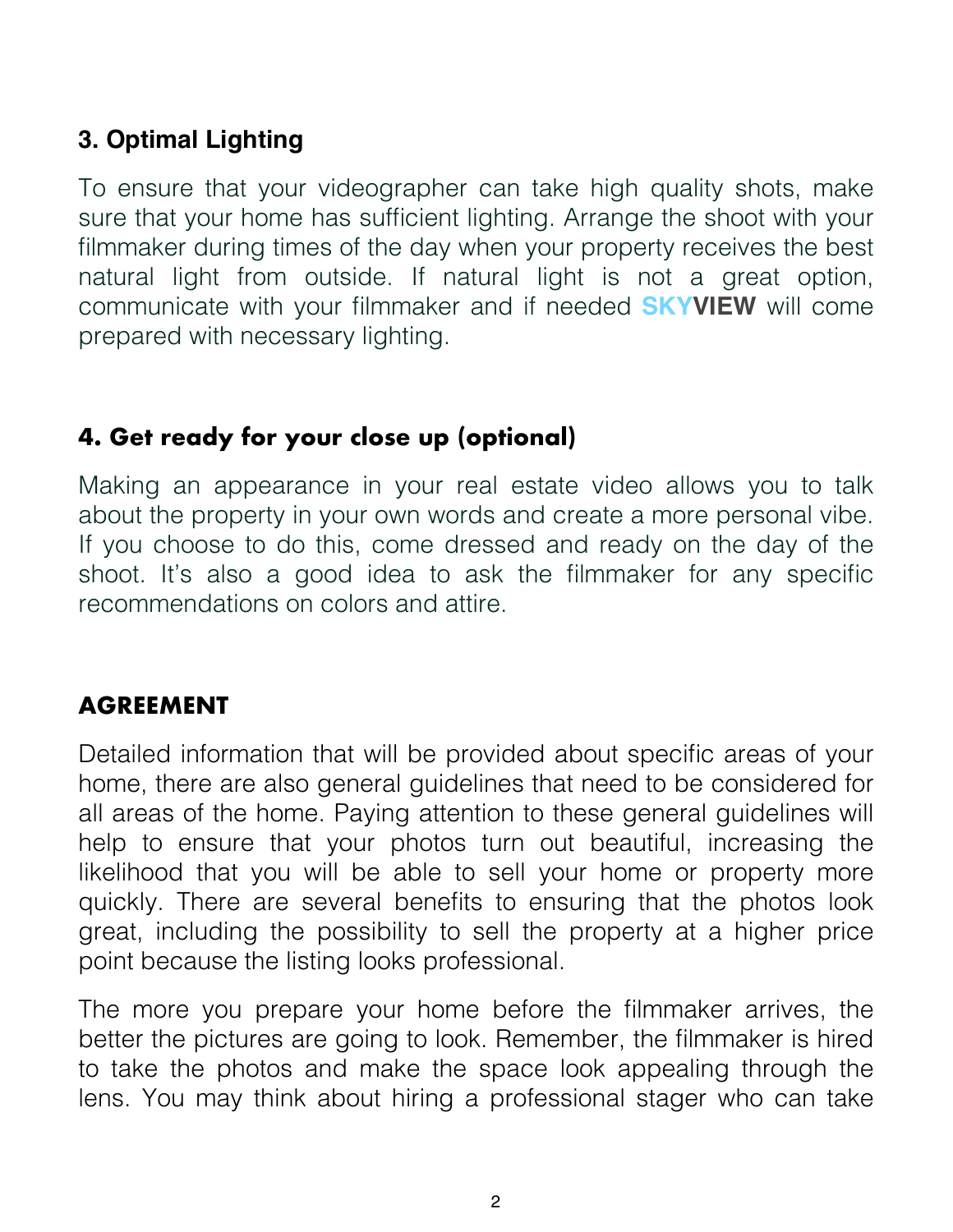care of the furniture arrangement and decor. There will be a big difference in the final outcome of the photos when a professional stager is involved in the layout of the room.

If hiring a stager is not an option, there are some things you can do on your own. As you are arranging the furniture and adjusting the decor, you want to make the area looks tasteful and simplistic. Keep the furnishings and decor neutral, yet stylish at the same time. Removing clutter and preparing the house prior will only help create the look that will be most appealing to potential buyers.

## **FIRST IMPRESSIONS MATTER**

The first view that a person will get from the room is when they are standing in the doorway, so keep that perspective in mind when you are arranging the furniture. You want to create a lasting impression from the moment that they walk in the room, and they will likely spend more time viewing the room from the side where the door is located.

The real estate filmmaker will take photos from the doorway area, and they will also make use of the windows and natural light in the room. You will want to consider the way the furniture is placed as it corresponds with the windows and doorways. We suggest capturing the windows in the photos, because people like to see the natural light that comes in the room.

If there are built-in features in the room, such as a fireplace or decorative pillars, the filmmaker will take the photos from an angle to include those features. You may considering arranging your furniture to be complimentary of the built-in decor.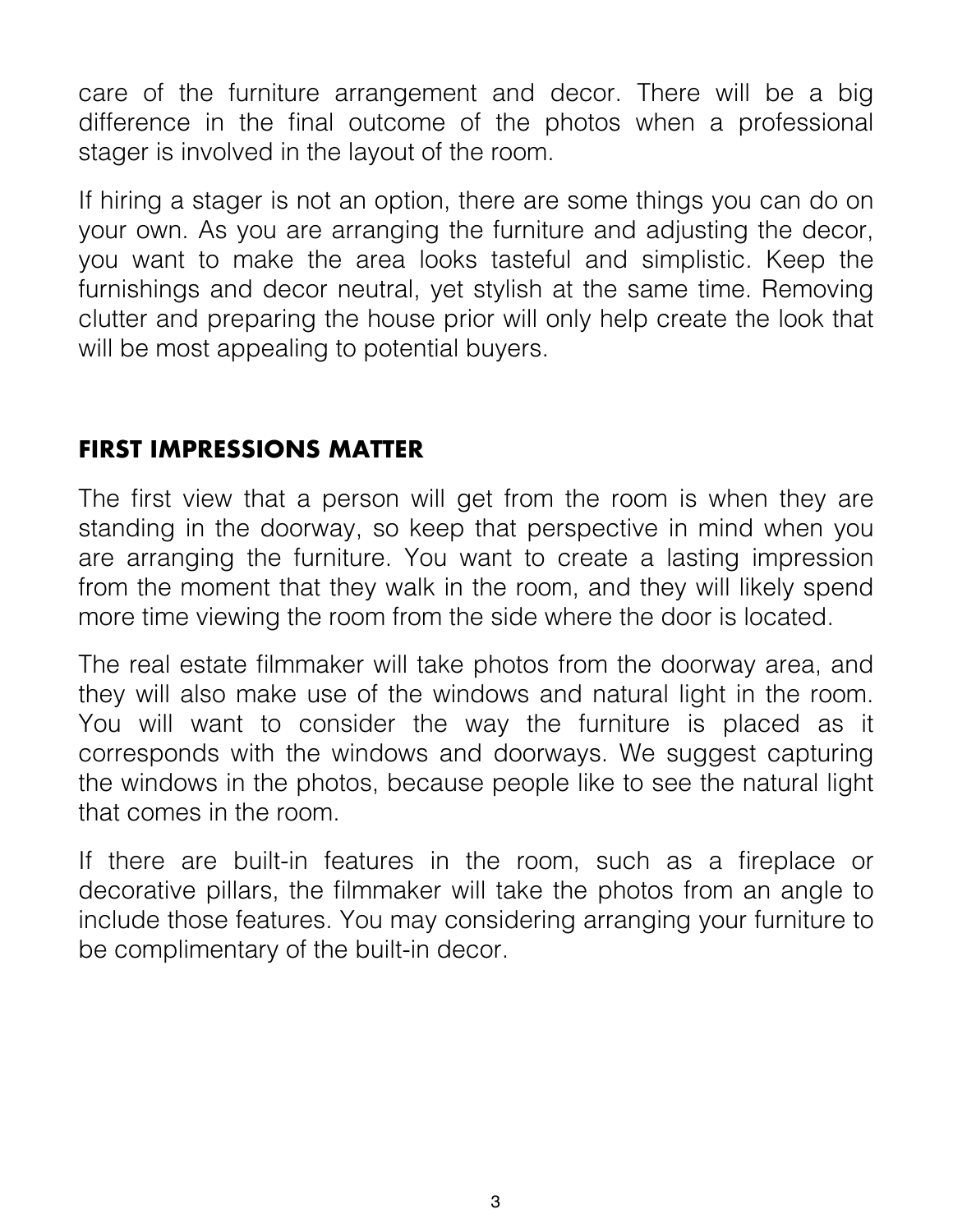## **LESS IS MORE**

It is always best to clear the clutter out of every room. A clean space is more appealing to a buyer's eye.

The goal is to create a stylish, simplistic, clean room in which the buyer can picture themselves living in. If you include too many personal effects, such as photos and knickknacks, it will make it more difficult for the buyer to imagine their own things in the room. Suggestion would be to remove the personal effects and replace with complimentary items such as glass vases, flowers, etc.

#### **GET RID OF THE GRIME**

A quick wipe down to "clean" the house isn't enough to get rid of the grime, and it is important that all areas are deep-cleaned in order to remove hard water buildup, dirt, or anything else that might be visible. Make sure that the windows are spotless. The natural light that we will look to capture will detect fingerprints and markings.

#### **NO PETS**

If you have any pets, it is best to have them out of the way during the photo shoot. Don't let the dogs run around in the yard during the photo shoot, and any indoor animals should be moved out of each room as it is being photographed.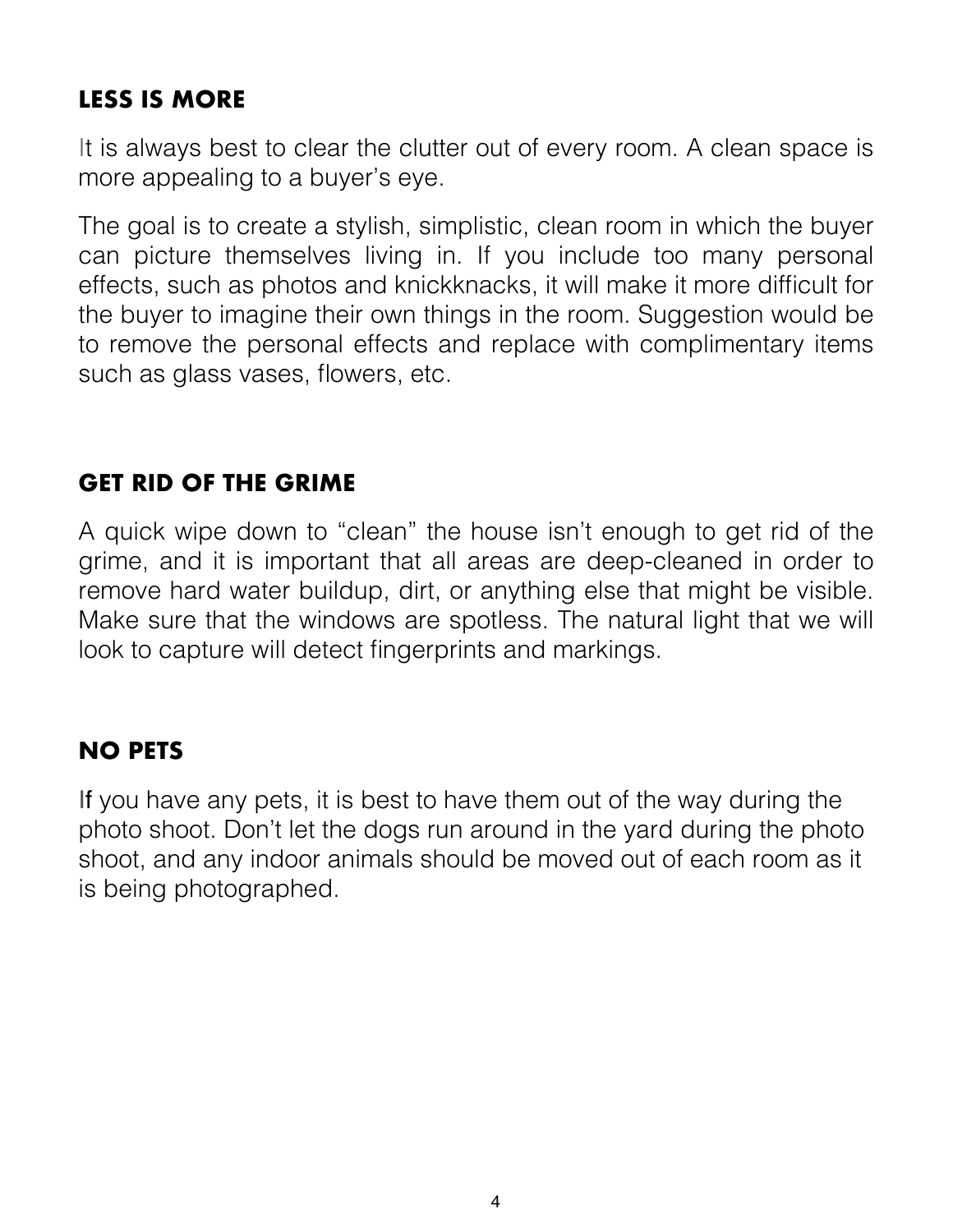# **EXTERIOR PREPARATION**

Curb appeal matters. Buyers want their new home to look good on both the inside and outside. The exterior of the home is one of the first things that a person will look at when they are viewing the listing. It is important that the outside area is landscaped and manicured. The front yard is the most important, but do not neglect the back yard. It won't look natural to have front yard photos of a beautifully manicured lawn and flower beds, with a back yard that has been ignored.

Exterior tasks should include:

- ⁃ Trim trees and overgrown shrubs
- ⁃ Rake up the leaves
- ⁃ Mow the lawn and use the right edging tools near cement

⁃ Pick up any items that may be laying around the yard, such as garden tools, garbage cans, toys, empty pots or pots with dead plants.

- ⁃ Cover dirt with mulch to make it look more attractive
- ⁃ Remove cars from the driveway

⁃ Properly coil or roll up all garden hoses; preferably store them in a garage or shed

⁃ Sweep the porch and sidewalks

⁃ If you have outdoor furniture, wipe it down and make sure that the cushions look clean and nice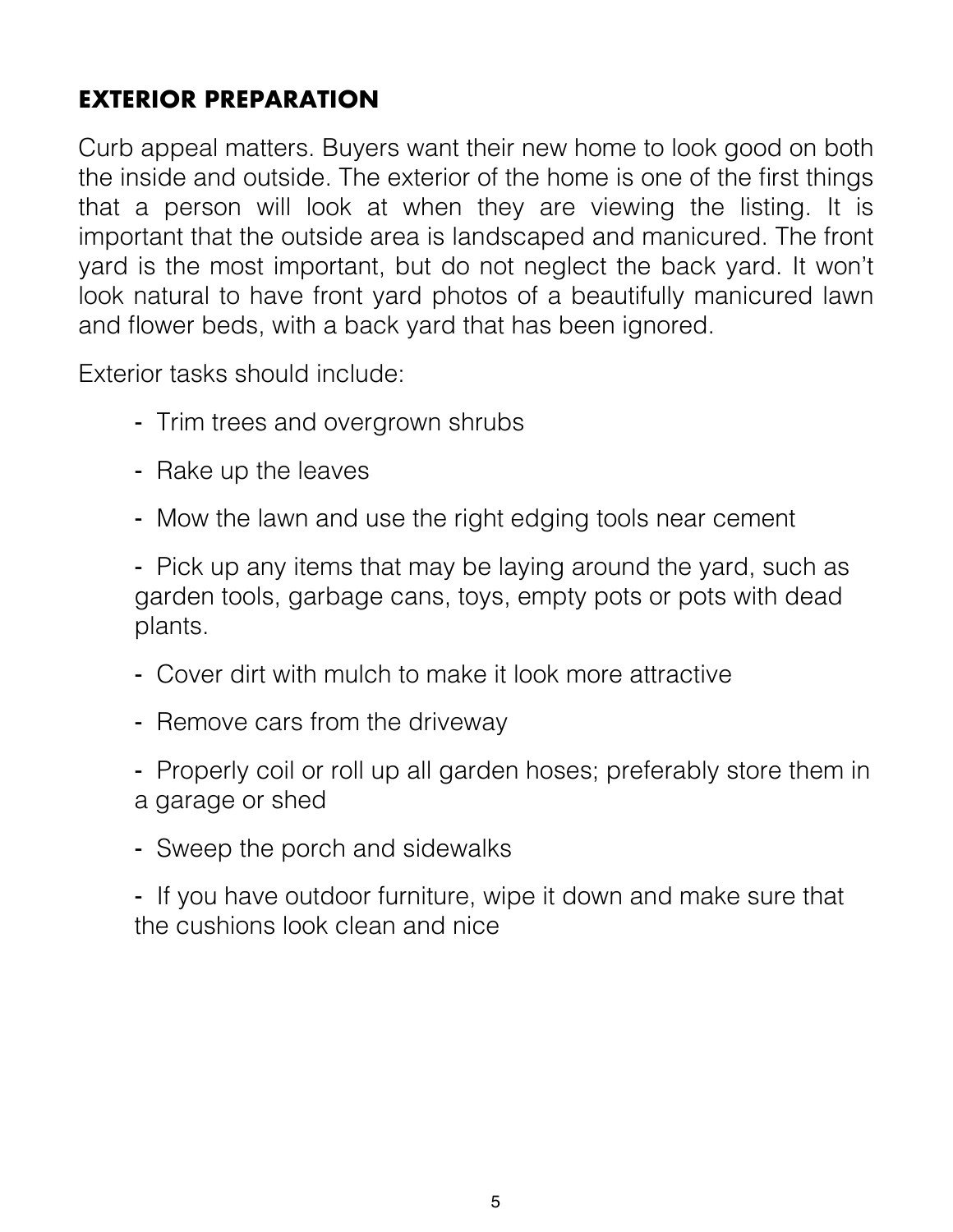## **INTERIOR PREPARATION**

Before the filmmaker arrives, you should make sure that you are letting in as much light as possible. Open up the blinds and curtains, and turn on every light in your home. All lamps and surface lights should be on, including the lights that are part of furniture and appliances such as those on the stove or built into a bookshelf. If any light bulbs are burned out, make sure to replace them and use high-wattage bulbs to make the room brighter.

## **KITCHEN**

As with other areas in the house, you want to get rid of any clutter that is visible in the room. The kitchen often collects a lot of things on the counters, but you want to make sure that the counters are as clear as possible. Get rid of extra small appliances that are sitting around, as well as stacks of paper or dishes that may be placed at the end of the counter.

If you have child-proof equipment that is visible on the outside of the cabinets or cupboards, it is better to remove that equipment for the photos. Clear the school notices, crayon drawings, and magnets off of the fridge.

Clear away dish racks, cutting boards, tea towels, hand and dish soap bottles, cleaning products, mops, brooms and garbage cans. You can add a little decoration with a nice bowl of fresh fruit or a vase of flowers.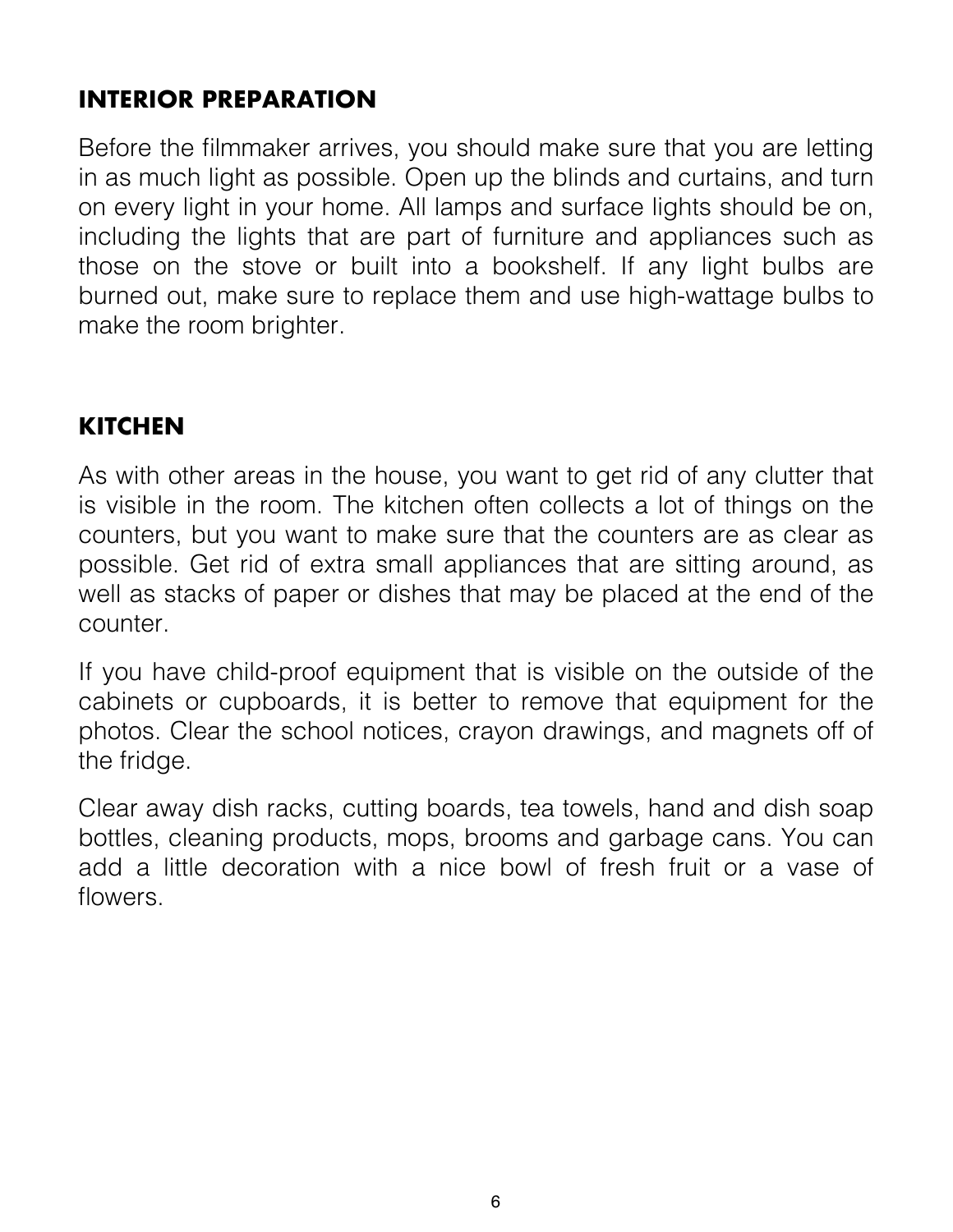#### **LIVING ROOM**

As the formal sitting room in the house, it is especially important to make sure that the furniture is arranged appropriately. The goal of the room should be to create a beautiful and comfortable space, it should be an area where the potential buyer could imagine their family spending time.

If you have a nice coffee table book, set it out as decor on the table. Remove any magazines, because they do not provide that clean crisp look. If bookshelves are in the room, take out half of the books and arrange the remaining books in a nice pattern. Keep the nice, hardback and colorful books on the shelf, and clear out paper back books or other items that are not as appealing.

## **FAMILY ROOM**

Small items are sometimes left in the living room, because it is the space where the family often spends a lot of their time. Collect the TV remotes, video game systems, DVDs, or any other smaller electronic items. Also, it is a good idea to pay attention to the way the electronic cords are arranged, and try to move them to a place so that they are out of sight. Remove any toys that may have been left in the room by kids or pets.

#### **DINING ROOM**

Make sure the dining table is scrubbed and the chairs are arranged neatly around the table. You might consider adding a nice centerpiece on the table, such as bowl of fresh fruit or a floral arrangement.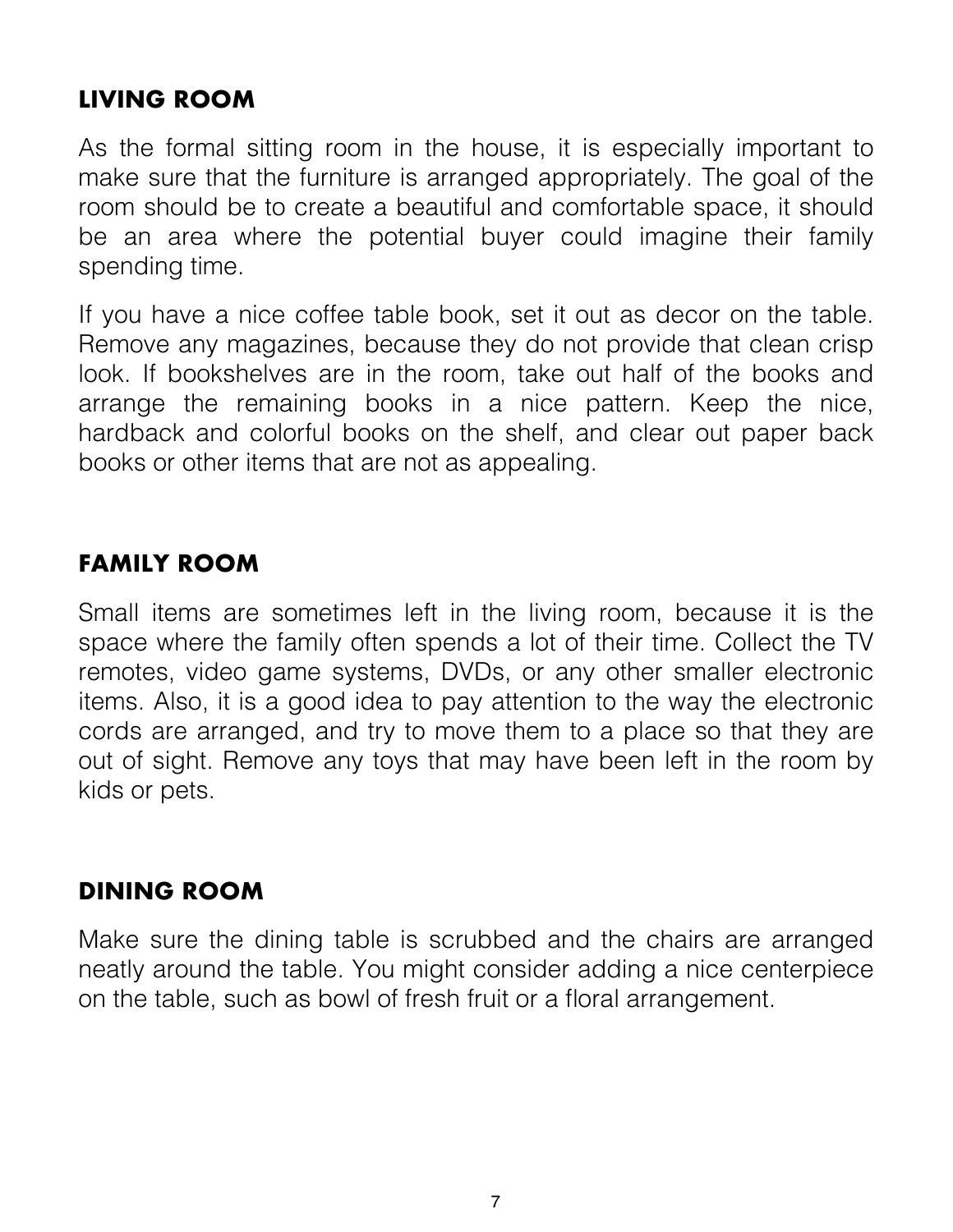#### **BEDROOMS**

It may be tempting to stuff everything under the bed in order to hide the clutter, but the items under the beds can often be viewed in the real estate photos and video. Instead of trying to hide clothing and toys under the bed, move everything out of the room so that the space is as open as possible.

With teenager bedrooms, sometimes there are unique or usual decorations to match the personality of the child. Those decorations may need to be adjusted in order to make the space appear more generic and neutral, instead of trendy or hipster. Remember, you want the buyer to imagine themselves as if they were in the room, and unusual themes in the bedrooms can be somewhat distracting.

Look at pictures in magazines to see the way the beds are made, and match the bedding accordingly. You want the bed to look beautiful and inviting. Use a nice bedspread and big, fluffy pillows that are neatly arranged at the head of the bed.

If anything is sitting on the nightstand, get rid of it! Common things that need to be moved include: phone chargers, tissue boxes, lip balm, a glass of water, jewelry, or anything else that is kept at your bedside.

## **BATHROOMS**

In the bathroom, everything should be moved off the counter, including makeup, razors, soap, toothbrushes, and any other beauty products. In the shower and tub, remove the shampoo, soaps, washcloths, and baby toys.

The garbage cans, bathmats, laundry baskets, extra toilet paper, the toilet brush, and scales should also be moved out of the room. Finish it off by closing the toilet, and hang fresh towels on the towel rails.